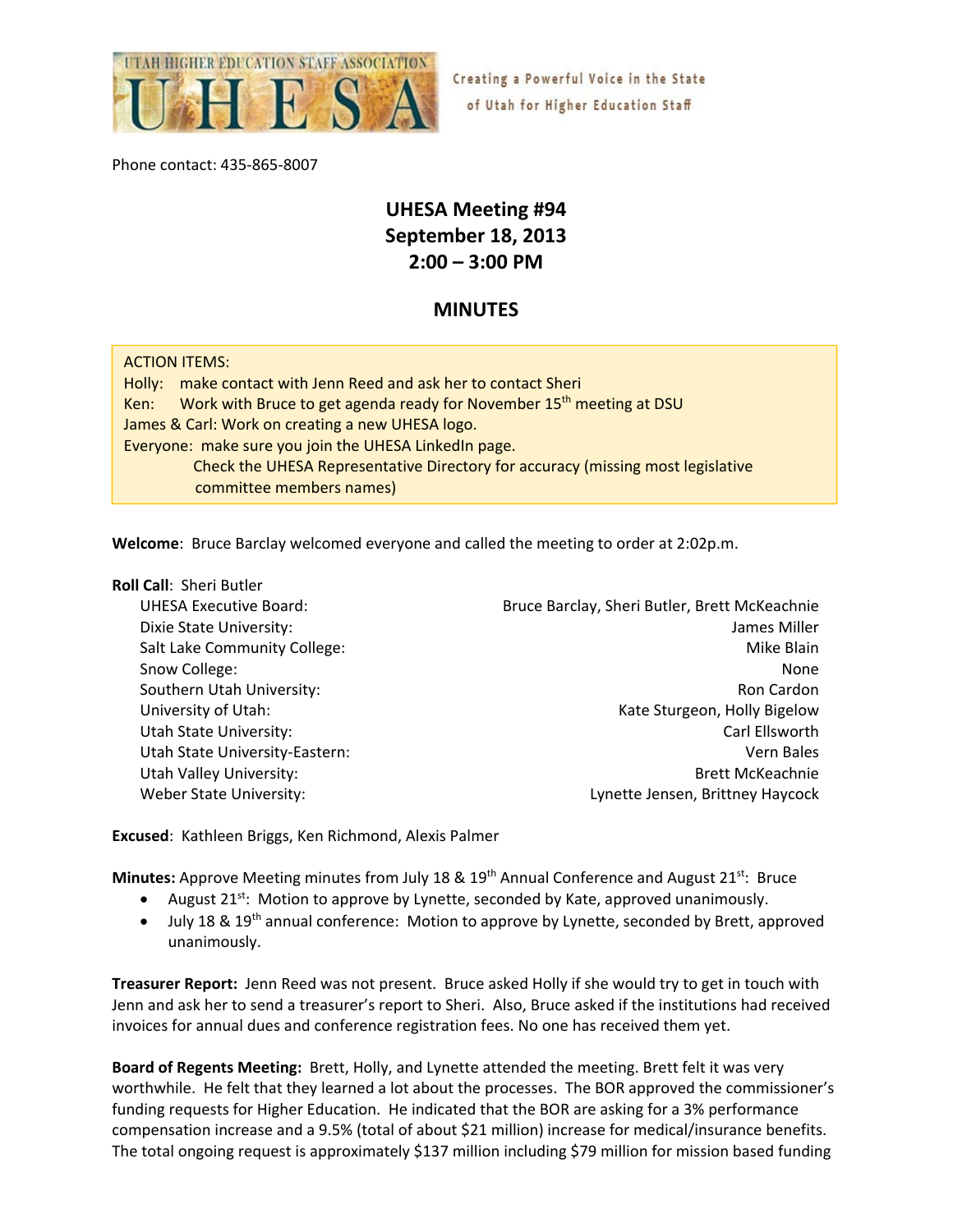and \$2 million performance funds for completion/graduation, HETI funds, and many other projects. The performance based compensation funding could be used at each of the institutions discretion. While this funding request is large, the expectation is that Higher Ed would only receive a portion of the request. Also discussed cost for accomplishing the 2020/66% Education Goal. (See attachment for more details).

### **University Reports:**

- SLCC: Mike reported they now have a shuttle system that connects all their campuses. Enrollment is up. President of the College is applying for another position at Florida State Jacksonville. She has been at SLCC for 9 year.
- Dixie State:
	- o Classified: As far as our campus report, we have set our goals for the year. They include trying to find more funds for more scholarships for part time staff, surveying the staff to get a better view of their needs, and finding ways to foster and show appreciation to the Classified Staff on our campus.
	- o Professional: Legislative Committee Chair, Chris Gifford, has made contact with both Rep. Don Ipson, and Sen. Steve Urquhart about speaking to us at the Nov. 15<sup>th</sup> meeting. They both were very positive about doing that, as long as their schedules would allow. As soon as things are firmed up with either/both of them, I will let you all know.
- Southern Utah University: Held annual opening social and was very successful. Working with campus to upgrade policy making policy to include the Staff Association as part of the process. Rich Kendall is the interim president.
- $\bullet$  U of U: Kate reiterated invitation for us to attend the employee appreciation day on September 26<sup>th</sup> from 10am ‐2pm. If any of us would like to go, please let Kate know so she can make sure we will be able to get in. This is sponsored by the HR office and staff council. Held at Rice Eccles Stadium. Legislative committee will sponsor a guest speaker on Oct 11<sup>th</sup>. Awarded 9 fall scholarships to staff that applied. Kate also had a luncheon with the President, who expressed that he was very interested in working with the Staff Council.
- Utah State: Just sent out newsletter for fall semester. BOT meeting is beginning October. Sheri asked Carl to check on the new officers for the classified organization
- USU Eastern: First meeting will be held next week. They will be calling new committee members and organizing the staff association. Enrollment is going well, new vice chancellor.
- UVU: Enrollment is down about 6.6%. This is better than projected since about a month ago it appeared to be down around 9‐10%. UVU is starting a 4‐year strategic planning process which will coincide with the 75<sup>th</sup> anniversary of UVU. Drafting a new mission statement for PACE as part of strategic planning process. Committees are now in place and running well. Recognition committee is working well with University Relations (Marketing) and this spreads the cost of monthly awards around so it is not all on PACE. Will be meeting with the President for a barbeque and the Executive committee is meeting with Alumni & Development leaders to forge an alliance. UVU Staff Fall Forum responsibility is being transferred to PACE.
- Weber: Brittney reported that they just opened the third and final leg of new dorm, new gym and other activities have been expanded. New building on Davis Campus. Gave a survey to exempt and non‐exempt to determine if they should combine the two organizations. The results were pretty much the same for each association with about 1/3 for and 1/3 against and 1/3 neutral. The two boards have decided to combine and are starting the process.

## **Committee Reports**

 PR/Web: James did get the directory updated. He asked that everyone check and make sure that all information is correct. Let him know if there are changes. Carl and James will be working on updating our UHESA logo. Please send updated Staff Association link to James as soon as possible.